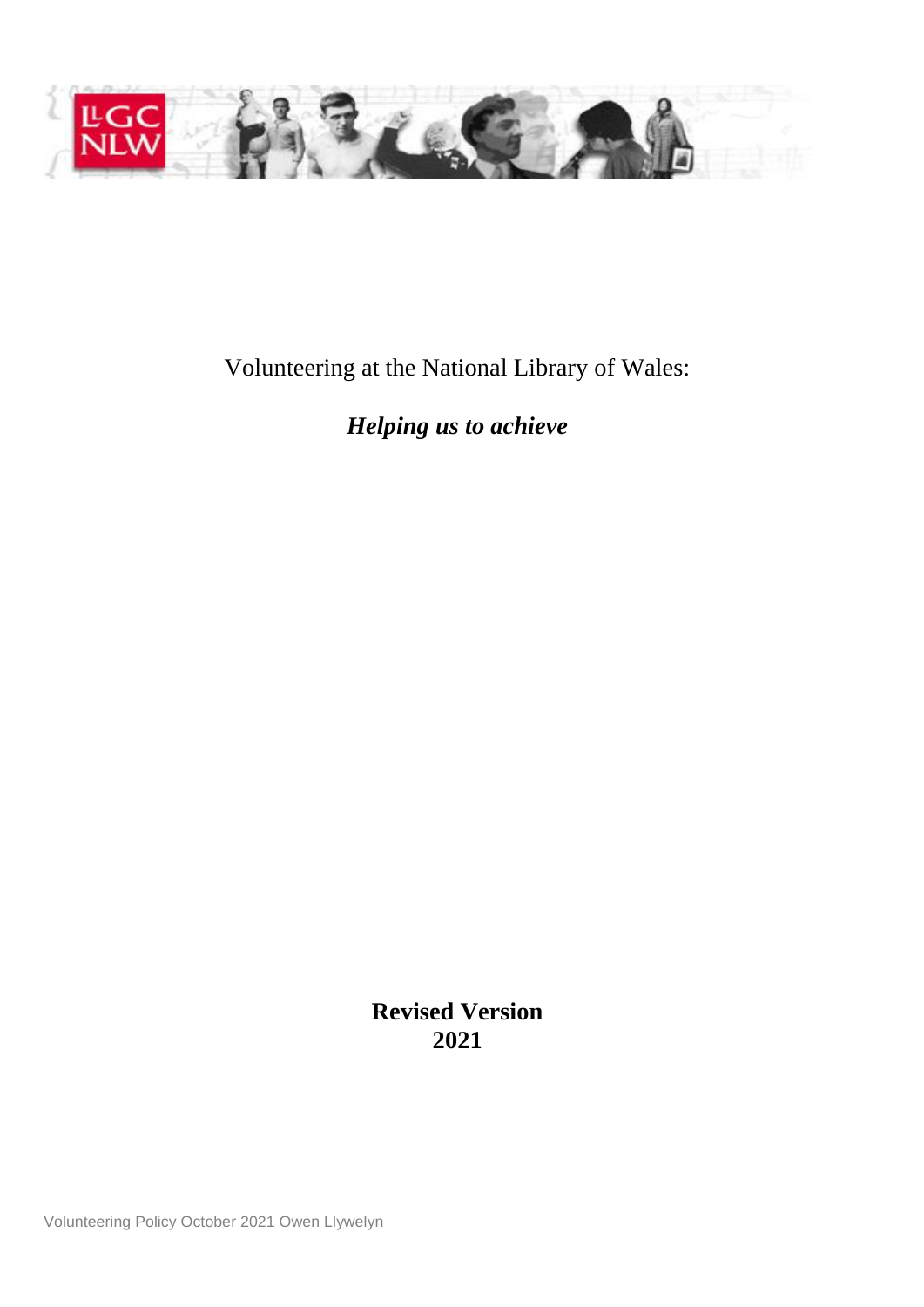# **1. The Library**

The National Library of Wales, established in 1907, is one of the great libraries of the world and it has an incomparable collection of books, pamphlets, newspapers, music, manuscripts, archives, maps, photographs, sound and screen images. It is also a world centre for research material on Wales, the people of Wales and other Celtic nations. As a copyright library since 1911 it can claim copies of any printed material published in the UK and Ireland. Its collection includes old and rare books, foreign publications, primarily for Europe and North America, and modern electronic materials. The Library is funded through a support grant from the Welsh Government and is described as a Welsh Government Funded Body (WGFB).

# **2. Volunteering at the Library**

This Volunteering Policy sets out the broad principles for volunteering for the Library. It is relevant to all current and potential volunteers, as well as any individuals concerned with recruiting, supporting, developing and managing volunteers at the Library.

Volunteering, community participation and social inclusion are matters that are high on the agenda of both the Library and the Welsh Government. The Library views itself as a key part of the community. We wish to provide opportunities for members of the community to play their part in helping the Library achieve its objectives by encouraging them to offer themselves as volunteers on projects and tasks that:

- a) complement and support the work of employed staff; or
- b) are not carried out by the Library's employed staff.

Volunteers will assist the Library's staff to achieve basic tasks associated with the annual work plan, supervised by specific staff members, and offer 'additional value' to our current services. The Library would not under any circumstances use the services of volunteers as a replacement for qualified staff.

## **3. General principles of defining volunteers and the Library's relationship with them**

- Volunteers are individuals who, unpaid and of their own free will, contribute their time, energy and skills to benefit the Library.
- Volunteering is a legitimate and valued activity that is supported and encouraged by the Library and is not intended to be a substitute for paid employment. The role of volunteers complements but does not replace or undermine the role of paid staff.
- Although no enforceable obligation, contractual or otherwise, can be imposed on volunteers to attend, give or be set a minimum amount of time to carry out the tasks involved in their voluntary activity, a mutual understanding of the needs and arrangements of both the volunteer and the Library must exist. Likewise the Library cannot be compelled to provide regular tasks, payment or other benefit for any activity undertaken by the volunteer. Both the Library and volunteer are free to terminate the arrangement at any time.
- Although volunteers offer time freely and willingly without binding obligation, there is a presumption of mutual support and reliability. Reciprocal expectations are acknowledged - both of what the Library expects of volunteers and what volunteers expect of the Library.

In return, volunteers may expect from the Library:

- the opportunity to undertake meaningful and constructive assignments of real value to the Library;
- the opportunity to develop their skills/competencies;
- the opportunity to volunteer within an institution of national and international importance;
- appropriate and safe volunteering conditions with the right supervision, when tasks are carried out within the building;
- training and provision of the necessary tools for the tasks assigned when completed within the building;
- tasks that match the needs of the Library and, where possible, with the competencies and interests of the volunteers;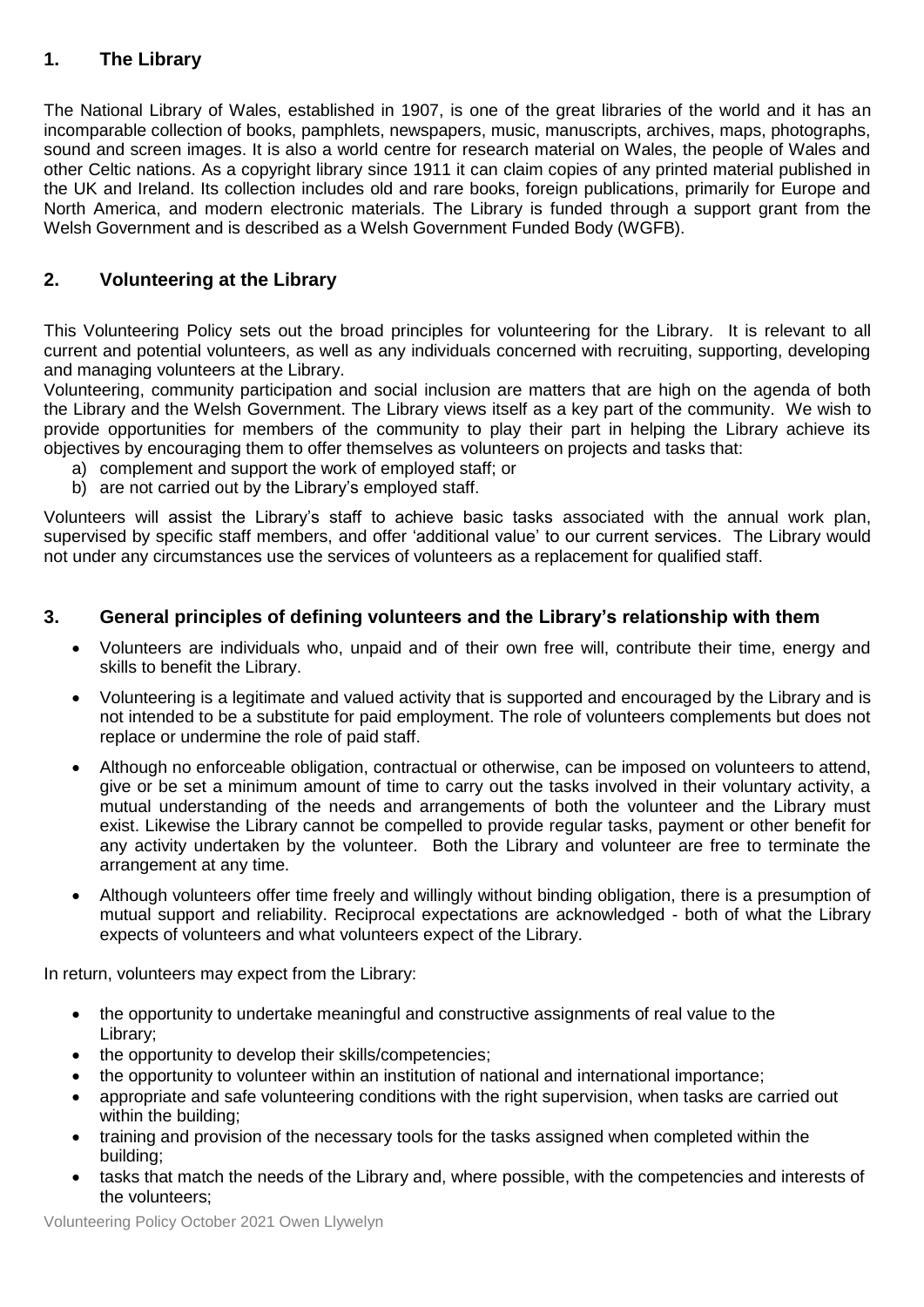- reimbursement of reasonable, pre-agreed and receipted expenses incurred;
- direct communication with their task managers to discuss/review their assignments at the end of an agreed probationary period (and periodically thereafter).

## **4. Volunteers' Charter**

## **4.1 The Library expects volunteers to:**

- Work with us to achieve our aims and objectives to the best of their ability;
- Volunteer independently and without supervision when necessary;
- Be reliable:
- Carry out their role to the best of their ability as set out in the role description;
- Treat volunteering as a mutually beneficial activity to both parties;
- Give reasonable notice, wherever possible, if unable to undertake agreed activities;
- Respect confidentiality, equality, diversity and health & safety requirements;
- Act under the direction of the volunteer co-ordinator;
- Attend relevant induction, training, feedback and support sessions;
- Uphold the name of the Library at all times:
- Tell the Library in advance if they want to stop volunteering;
- Share any concerns that involves their volunteering experience as soon as possible with the appropriate person;
- Enjoy themselves!

## **4.2 The Library recognises the rights of volunteers to:**

- Know what is (and is not) expected of them;
- Be given tasks that they are capable of and that are of benefit to the Library;
- Be treated fairly and equally;
- Receive useful and appropriate induction and training;
- Receive support and supervision with a point of contact at all times when volunteering on site;
- Receive relevant, agreed out of pocket expenses;
- Be given the opportunity to give and receive feedback;
- Feel a sense of belonging to the Library, free from discrimination and to feel valued;
- Volunteer within a safe environment.

## **5. Recruitment and Selection**

#### Individuals:

The National Library of Wales has a fair and consistent process for recruiting and selecting volunteers that is relevant and appropriate to each role. The Library recruits volunteers on a needs-led but mutually beneficial basis to match desirable projects and activities with volunteers' competencies, skills, knowledge, experience and motivation. Volunteer supervisors will also discuss individual volunteer requirements to ensure volunteers feel happy and properly supported in their role throughout their time as a volunteer.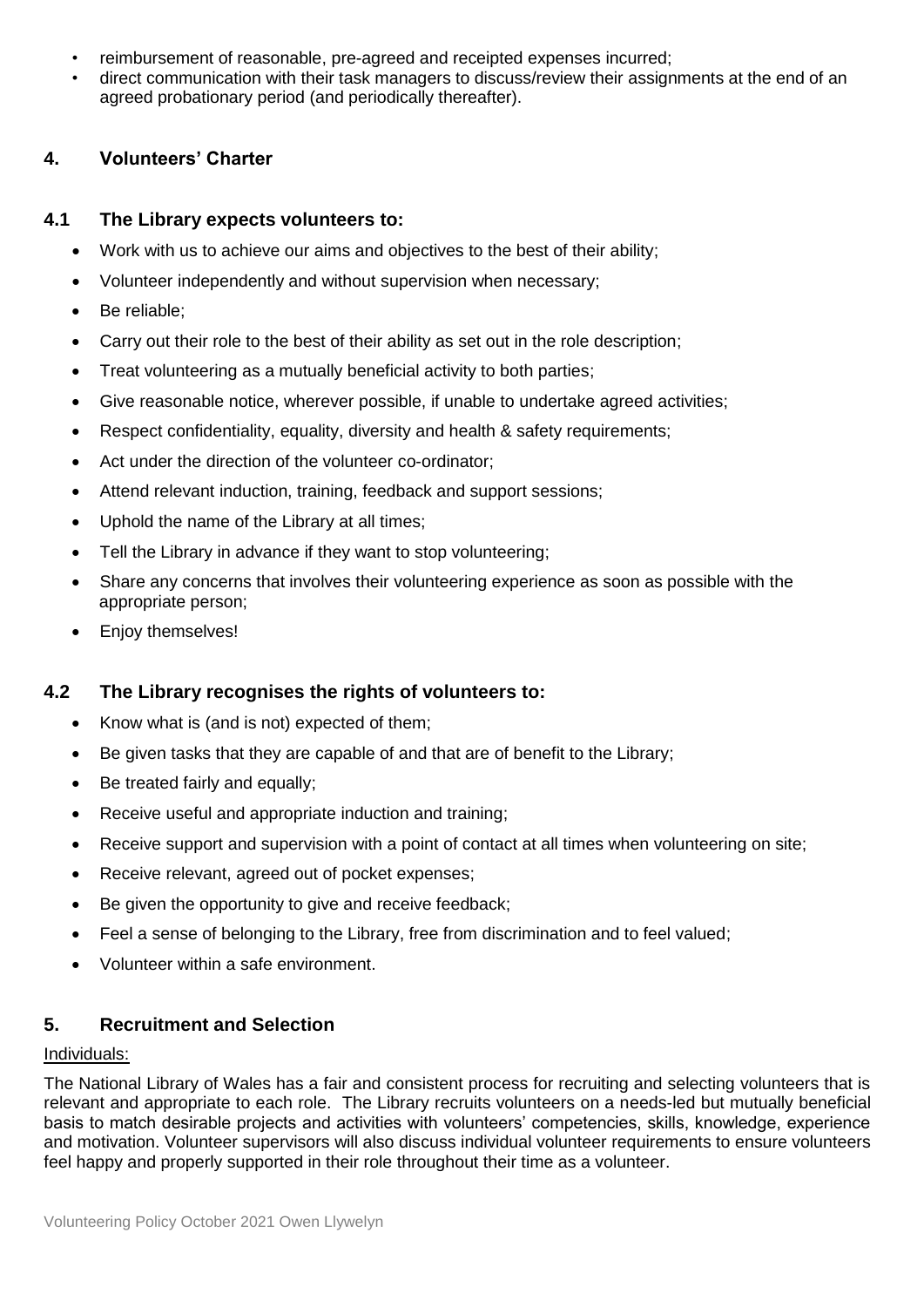All potential volunteers will have a clear understanding of the requirements of the volunteer roles to support them in selecting a position appropriate to their individual wishes. This is in the form of a concise and current role description, prepared by the volunteer co-ordinator.

Demand for volunteering vacancies is often high and not all applications will necessarily be successful. However, we do ensure that all applications are treated equally and will be submitted for consideration. Applicants who do not get placed may wish to be put on a waiting list for that role or other opportunities. Volunteers may be involved in more than one volunteer project.

#### Groups:

When group-based tasks and projects are identified, the Library can come to an agreement with an organisation/society which has suitable members to achieve the task. In this case, a volunteering role that's mutually beneficial and includes the essential training will be agreed with an officer from the organisation. It will be the officer's responsibility to gather and supervise a group of suitable, enthusiastic volunteers, while Library staff will offer appropriate guidance and support.

## **6. Defining remote volunteers and the Library's relationship with them**

- Remote volunteers are people who give of their time beyond the Library building, unpaid and of their own free will, contributing their energy and skills to benefit the Library.
- While recognising the challenges of managing remote volunteering and crowdsourcing tasks/projects, the Library will make every effort to support individuals and groups of volunteers beyond the Library building by offering clear leadership, transparent guidelines, meetings on electronic platforms, and a point of contact to review assignments.
- While planning remote projects, we will consider strong themes within the NLW collection that are relevant to the area in which volunteers will be volunteering.

## **7. Equal opportunities**

The Library is committed to equal opportunities and believes that volunteering should be open to all, 16 years and over, regardless of gender, gender identity, ethnicity, sexual orientation, disability, religion or belief. The acceptance of a volunteer for a particular role is made on merit, the sole selection criterion being the individual's suitability to carry out agreed tasks. Information about the volunteer not relevant to their ability to carry out their role will be disregarded by the Library in terms of recruitment and selection.

## **8. Diversity**

The Library values diversity within our paid staff and volunteers and the unique perspectives they bring. Volunteers, 16 years and over, are actively encouraged from a wide cross section of backgrounds and experiences and volunteering opportunities are widely promoted in ways that makes them accessible to a diverse range of people.

## **9. Welsh Language Scheme**

In accordance with the Library's Welsh Language Scheme, some of our volunteering roles will require volunteers to communicate through the medium of Welsh and English.

#### **10. Benefit claimants and overseas volunteers**

The Library follows best practice guidelines produced by the Wales Council for Voluntary Action on involving volunteers receiving welfare benefits, job seekers allowance, asylum seekers and volunteers from overseas. Please note, it is the responsibility of the individual concerned to seek and follow advice from benefits advisors and the Library will not accept responsibility for this. The volunteer co-ordinator can provide more details.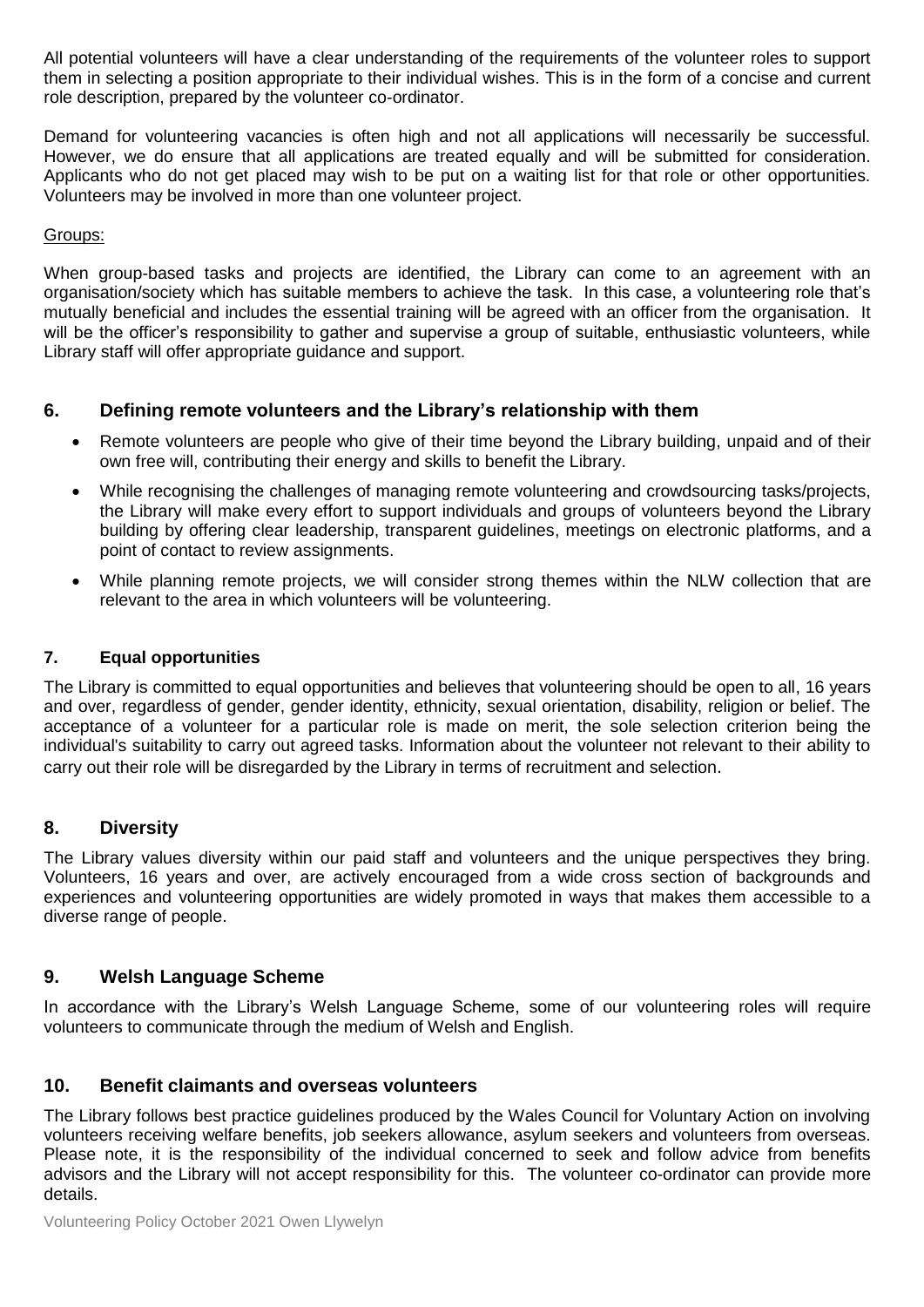## **11. Screening**

A combined approach of application forms, references, informal interviews, and a disclosure check form the basis of our volunteer screening.

Application forms are required to apply for all volunteer roles and two references are taken as standard.

Informal interviews and a defined trial period offers the chance for both the Library and volunteer to find out more and clarify arrangements and suitability. Informal interviews can form part of the selection process

A basic disclosure via the Disclosure and Barring Service will be required. Please note that convictions or a criminal record will not necessarily prevent you from volunteering – each case is dealt with on its own merits.

## **12. Training and Development**

The Library will ensure that all new volunteers are made to feel welcome and an informal induction and core training are required for all roles. This may be before or on the first day of volunteering and will cover all essential information, policies and procedures in order to equip them with the necessary information and skills to carry out their role competently and safely. Depending on the project, training can be one to one onthe-role training, or via an intensive group training day/programme.

The Library recognises that volunteers require satisfying work and the opportunity for progression and personal development. We will support lifelong learning by encouraging our volunteers to take advantage of training opportunities, including accreditation when applicable. We will encourage our volunteers to offer regular, anonymous feedback on the service we offer them, and on the personal benefits they derive from their volunteering, in order to continually improve our service.

## **13. Supervision and Support**

The volunteer co-ordinator and volunteer assistant will provide a central point of contact for any general enquiries about volunteering as well as organising and supporting volunteer events, training and communication.

The volunteer assistant will be the day-to-day point of contact within the Library building, while the coordinator will be the point of contact for remote volunteers. They will make every effort to ensure that a member of staff is available for volunteers to contact for specialist advice.

Regular supervision meetings are a good opportunity for two-way feedback, to identify, monitor and evaluate the volunteer's involvement, recognise achievements and identify individual training needs. A formal review will take place after the volunteer's first six months and, following this, on an annual basis.

## **14. Commitment**

The Library aims to be as flexible as possible, understanding the nature of volunteering, while needing to maintain its high quality service and reputation. Commitment expectations are role dependant, aiming to achieve a mutually beneficial arrangement for all. The level of commitment will be made clear from the start and stated on the role description.

Volunteer hours are logged to record the value of volunteers' efforts.

## **15. Expenses**

Library volunteers are able to claim reasonable, pre-agreed and receipted out of pocket expenses. Concern for expenses should not limit the contribution that a volunteer can offer. The volunteer supervisor can provide more details of claiming travel and other role related expenses.

## **16. Health and Safety**